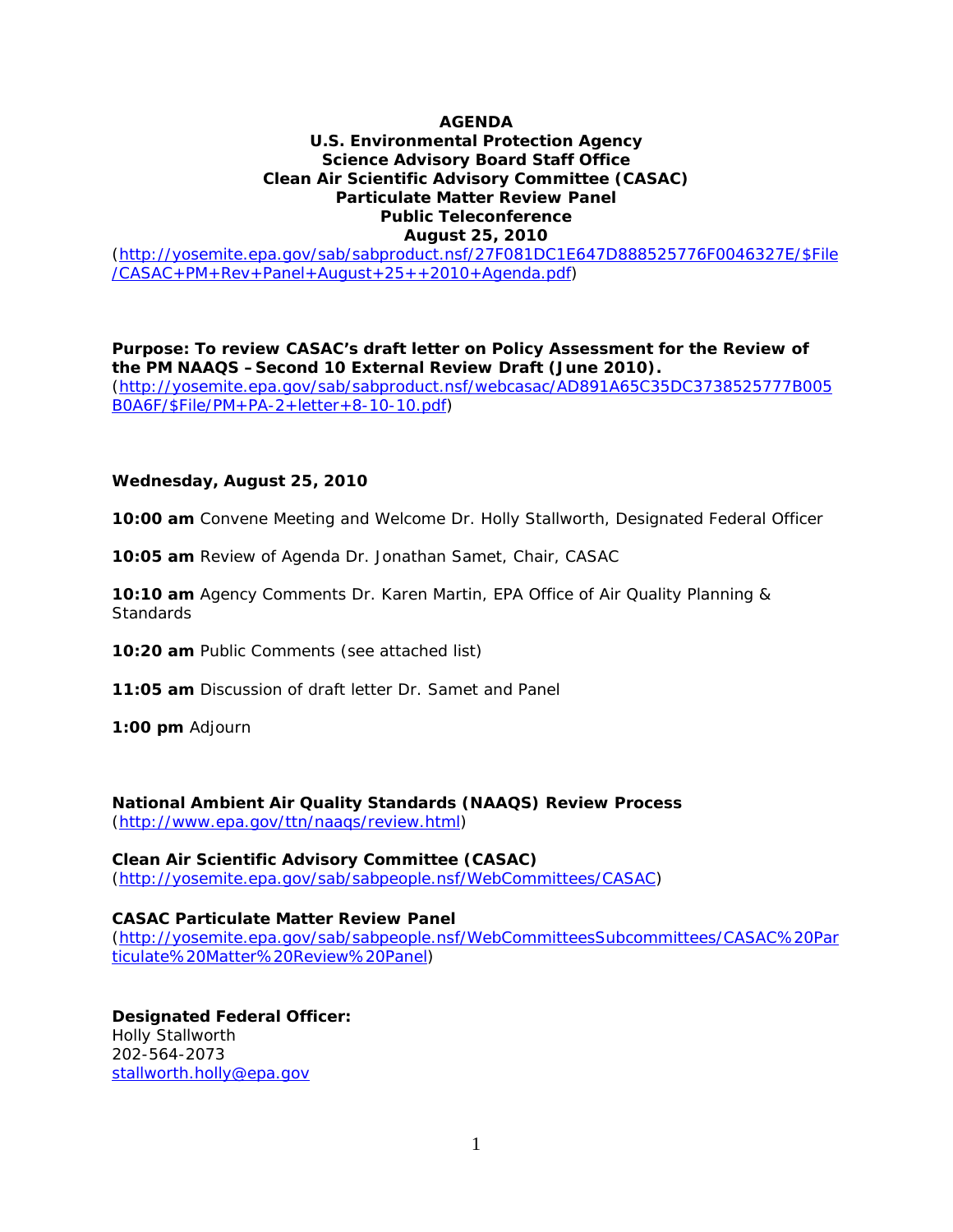#### **California Members:**

|                   | Samet, Jonathan M. (Chair) University of Southern California | Los Angeles, CA |
|-------------------|--------------------------------------------------------------|-----------------|
| Ashbaugh, Lowell  | University of California, Davis                              | Davis, CA       |
| Avol, Ed          | University of Southern California                            | Los Angeles, CA |
| Grantz, David     | University of California, Riverside                          | Parlier, CA     |
| Phalen, Robert F. | University of California, Irvine                             | Irvine, CA      |
| Pinkerton, Kent   | University of California, Davis                              | Davis, CA       |
|                   |                                                              |                 |
|                   |                                                              |                 |

#### **Remaining Members:**

| Brain, Joseph D.           | Harvard University                                   | Boston, MA       |
|----------------------------|------------------------------------------------------|------------------|
| Cascio, Wayne              | Brody School of Medicine at East Carolina University | Greenville, NC   |
| Crapo, James               | National Jewish Medical and Research Center          | Denver, CO       |
| Frey, H. Christopher       | North Carolina State University                      | Raleigh, NC      |
| Helble, Joseph             | Dartmouth College                                    | Hanover, NH      |
| Henderson, Rogene          | Lovelace Respiratory Research Institute              | Albuquerque, NI  |
| Hopke, Philip              | <b>Clarkson University</b>                           | Potsdam, NY      |
| Kenski, Donna              | Lake Michigan Air Directors Consortium               | Rosemont, IL     |
| Lippmann, Morton           | New York University School of Medicine               | Tuxedo, NY       |
| Malm, William              | Colorado State University                            | Fort Collins, CO |
| Moore, Jr., Charles Thomas | Western Governors' Association,                      | Fort Collins, CO |
|                            | Western Regional Air Partnership                     |                  |
| Poirot, Richard L.         | Vermont Agency of Natural Resources                  | Waterbury, VT    |
| Russell, Armistead (Ted)   | Georgia Institute of Technology                      | Atlanta, GA      |
| Speizer, Frank             | <b>Harvard Medical School</b>                        | Boston, MA       |

Frequencies Around Carolina State University Raleigh, NC e **Hanover, NH** Albuquerque, NM ty **Example 2018** Potsdam, NY Directors Consortium Rosemont, IL Lity School of Medicine Tuxedo, NY Malm, William Colorado State University Fort Collins, CO Air Partnership of Natural Resources Waterbury, VT of Technology **Atlanta, GA** School Boston, MA Suh, Helen **Harvard University Boston, MA** Vedal, Sverre **Seattle, WA Seattle, WA Seattle, WA Seattle, WA** Seattle, WA Weathers, Kathleen Cary Institute of Ecosystem Studies Millbrook, NY

Boston, MA Medicine at East Carolina University Greenville, NC ledical and Research Center Denver, CO

#### **Public Speakers for August 25, 2010 Teleconference**

- 1. Robert Wagner, International Dark-Sky Association (did not speak)
- 2. John Graham, Clean Air Task Force, Columbus, Ohio (did not speak)
- 3. Lee Brown, California Dump Truck Owners Association
- 4. William E. Davis, Southern California Contractors Association
- 5. Nick Goldstein, American Road and Transportation Builders Association
- 6. Scott Watson, Import Plywood Marketing Group
- 7. Rod Michaelson, Bay Cities Paving and Grading
- 8. Kurt Blasé, Coarse PM Coalition (unedited comments)
- 9. Sean Robledo Edgar, Clean Fleets Coalition
- 10. James E. Enstrom, Jonsson Comprehensive Cancer Center, UCLA
- 11. Michael Lewis, Construction Industry Air Quality Coalition
- 12. Skip Brown, Delta Construction Co., Inc.
- 13. Betty Plowman, California Dump Truck Owners Association
- 14. Bob Engel, Engel & Gray, Inc. (unedited comments)
- 15. Julie Goodman, on behalf of the American Petroleum Institute (unedited comments)
- 16. Joel H. Sherman, Grimmway Enterprises, Inc.

Audio File Used for Edited Transcript of Public Speakers [\(http://www.box.net/shared/b9ujffhb2i\)](http://www.box.net/shared/b9ujffhb2i).

Time from the beginning of the transcript is indicated in minutes and seconds.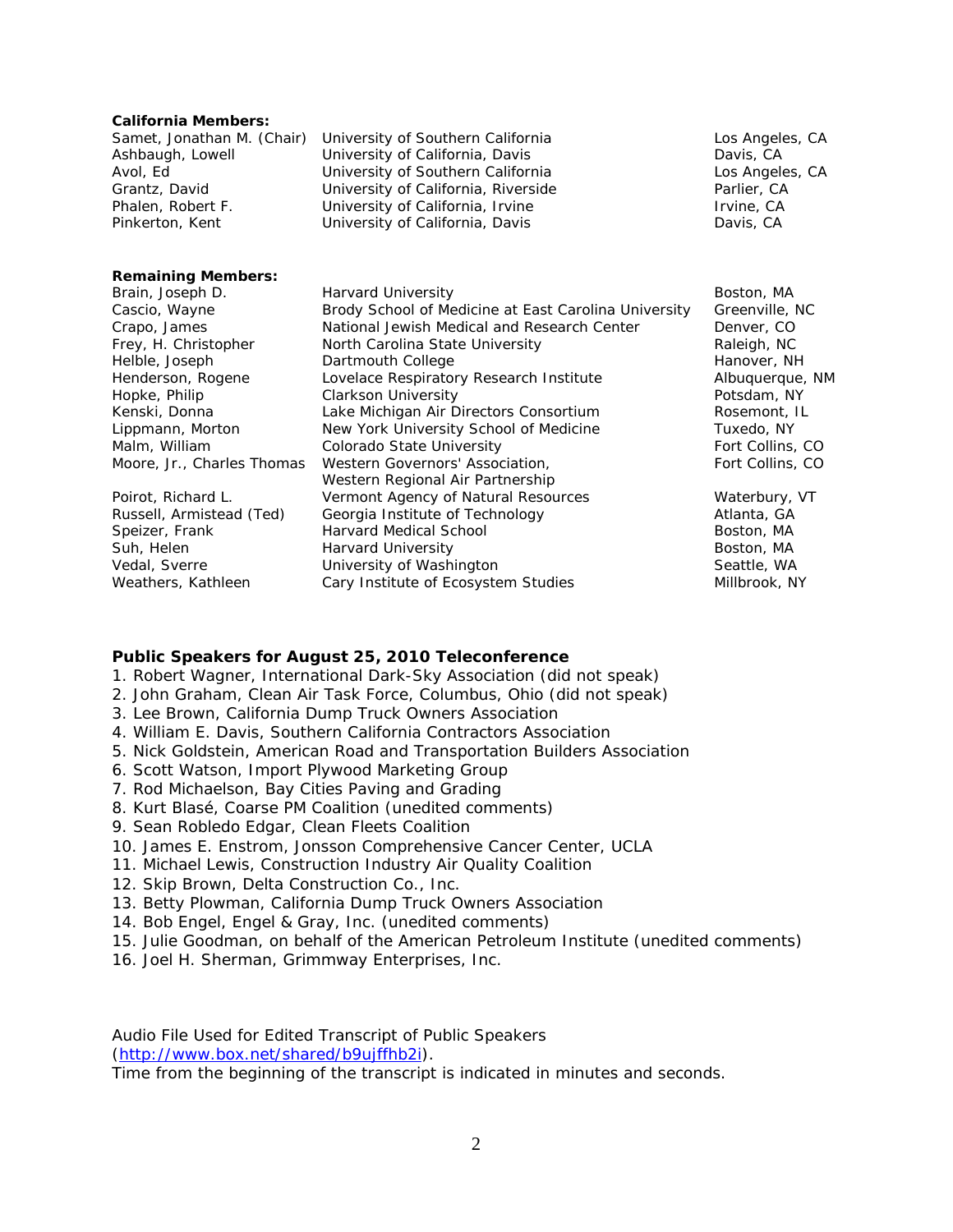#### **00:00**

STALLWORTH: I am going to go ahead with my opening statement. I'm Holly Stallworth. I'm the designated federal officer for the Clean Air Scientific Advisory Committee. And as always, I open these meetings with a reminder to our listeners that we… that CASAC is a federal advisory committee that follows the requirements of the federal advisory committee act meaning CASAC's deliberations are held in public at meetings for which advance notice is provided in the Federal Register. I as the designated federal officer ensure that the requirements of FAC are met. I will be taking minutes to summarize today's discussion. Once approved by the chair, these minutes will be posted on our website. We also provide opportunity for public comment and today we have 16 public speakers who will each be given 3 minutes. I just replaced yesterday's agenda with an approved agenda which has 16 public speakers. One change, in lieu of Skip Brown, John Dunn will be speaking on behalf of Delta Construction Company. Lastly I want to say that the SAB staff office has reviewed information relevant to conflict of interest and appearance of the lack of impartiality and determined that there are no issues for any of the panelists participating in this review. If you have joined us since I was reading my opening statement, could you please announce yourself.

EDGAR: Sean Edgar, Clean Fleets Coalition, Sacramento, California.

STALLWORTH: Thank you. Anyone else?

DUNN: John Dunn.

- STALLWORTH: Thank you. And did I get you affiliation right that you would be speaking on behalf of Delta Construction?
- DUNN: Yes. Actually I'm, I'm speaking instead of Skip Brown but…

STALLWORTH: Yeah.

- DUNN: That's, that's initially what the assignment was.
- STALLWORTH: Anyone else that has not announced them self? Ok, I'm going to turn the meeting over to our CASAC chair, Dr. Jonathan Samet.

# **01:53**

SAMET: Good Morning everyone and welcome to a crowded agenda. I'll remind everyone that our major focus is on reviewing the current draft letter prepared by CASAC on the second draft policy assessment for the PM NAAQS. And this document comes out of our discussions at the meeting on 5/26 and 27. For the public commenters, versus your input, Holly mentioned 3 minutes. We'll be very strict about that. So I will tell you… we'll get you started and once you are 2 ½ minutes in, I will give you a warning and at 3 minutes you will need to end your presentation. And to the CASAC I would just suggest that we limit our questioning of the commenters to only the most critical items given the time frame for our call and the need to make certain that we do our business with preparing this, preparing this letter. And I know that there are a few little extant issues that need some substantive discussion today, perhaps. So let's see, let me turn things over to Karen Martin from the EPA office of Air Quality Planning and Standards for comments from the EPA. Karen.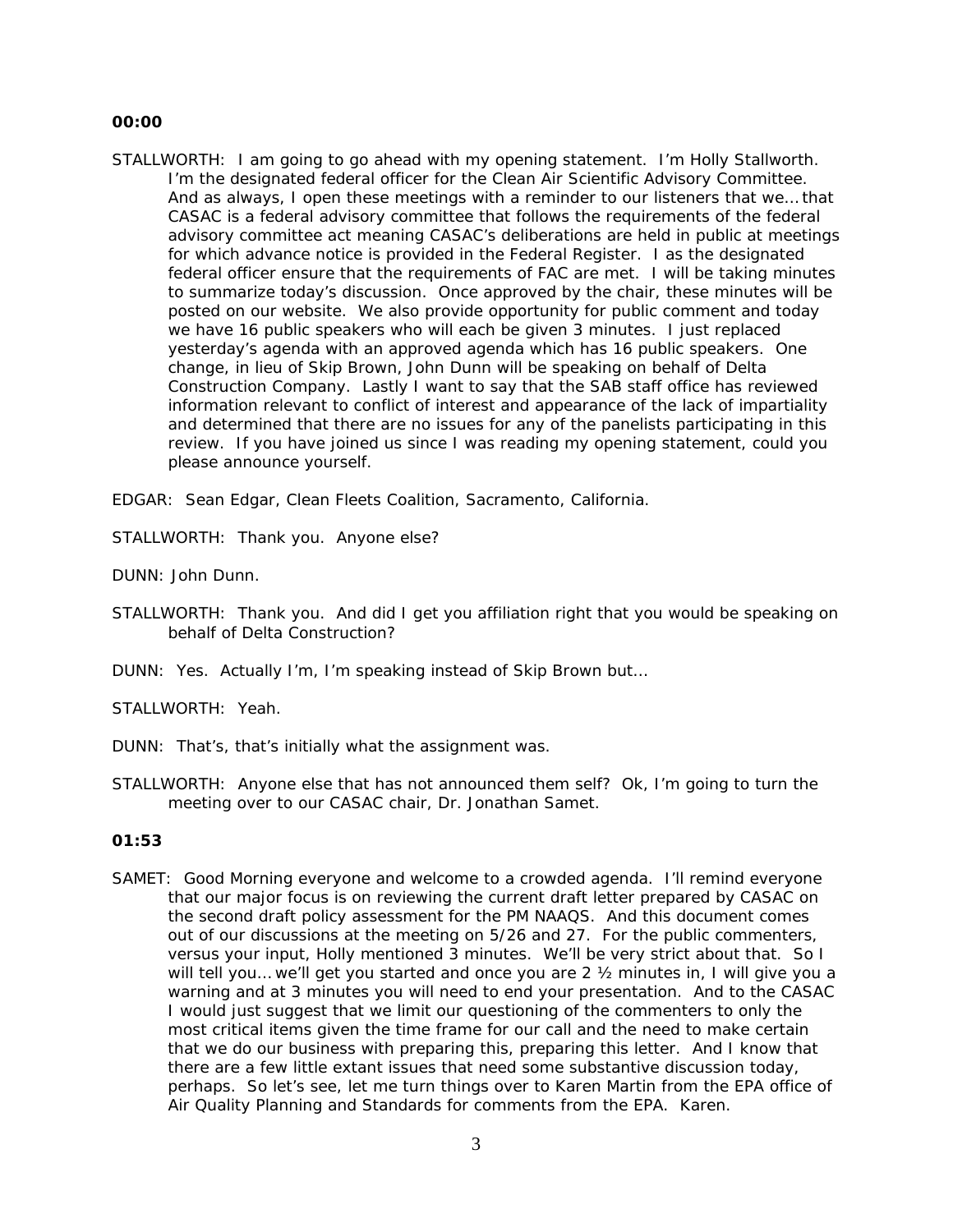STALLWORTH: Let me also ask folks to mute your line if you are not speaking.

**3:33**

MARTIN: Thank you. I want to just very quickly touch on 3 very specific points. The 1st point is, I want to just make clear the status of our work on Chapter 4 of the policy assessment document that addresses visibility. As we've shared with the panel. I want to make clear for the public audience as well, that as I indicated at the last CASAC meeting, we intended to explore whether we need additional time and possibly further review from the panel to complete our work on that chapter. Since the meeting last month, we've continued to work to evaluate alternative approaches to further simplify the speciated PM2.5 mass calculated light extinction indicator that was presented in the 2<sup>nd</sup> draft policy assessment. If we considered that this was based upon the advice of from the panel, that was provided in your individual comments, the discussion at the meeting as well as comments that are now in this draft letter, and that we now intend to complete this work, taking into consideration public comments that we receive on this chapter, and the public comments period extends to the end of this month, and then to incorporate it into the final policy assessment which we intend to complete around September. Therefore, we do not intent to prepare or to solicit CASAC and put on another draft of Chapter 4, since we feel that our efforts now to complete this chapter and further supervise the approach laid out in the second draft are reflective and consistent with the comments that we have already received. The  $2^{nd}$  point I wanted to speak to is, just to identify one place within the draft letter that you'll be discussing today, where we would like to encourage some further conversation among yourselves to hopefully to… some further clarification of the language. And don't be surprised to know that the paragraph on... specifically taking about, the paragraph on the 2<sup>nd</sup> page of your responses to the charge questions. It's in response to charge question 3.A.I. about confidence bounds on concentration response relationship and it's the  $2^{nd}$  paragraph. While we think we understand what your comment is and what you are intending to say, we think it would be helpful to have that further clarified. The  $3<sup>rd</sup>$  point I wanted to speak to is, to recognize that we have gotten a large number of comments on chapter 3 of the policy assessment document on the PM10 standards and there's a large number of commenters in this meeting today and many of the ones we've received in writing, their comments are based on a misunderstanding of what we are presenting in that chapter and because potentially a number of public commenters today may also be expressing comments based on the same misunderstanding I wanted to speak to it. And that is, I want to make clear that the alternative standards that we are discussing in that chapter, specifically the alternative levels of the range of 65 to 85 are only being considered on our part in conjunction with a revised form. That is the 98<sup>th</sup> percentile form. A number of commenters apparently have been looking at the level as a separate matter and have been characterizing our assessment as being an assessment that is cutting the current standard in half. That of course as the panel understands is not the case. The range of 65 to 85 in conjunction with a 98<sup>th</sup> percentile form, is a range that encompasses a standard that is generally equivalent to the current standard. And I just wanted to make real clear so that we don't, we don't have comments working under that misperception. So that's, that's what I wanted to present.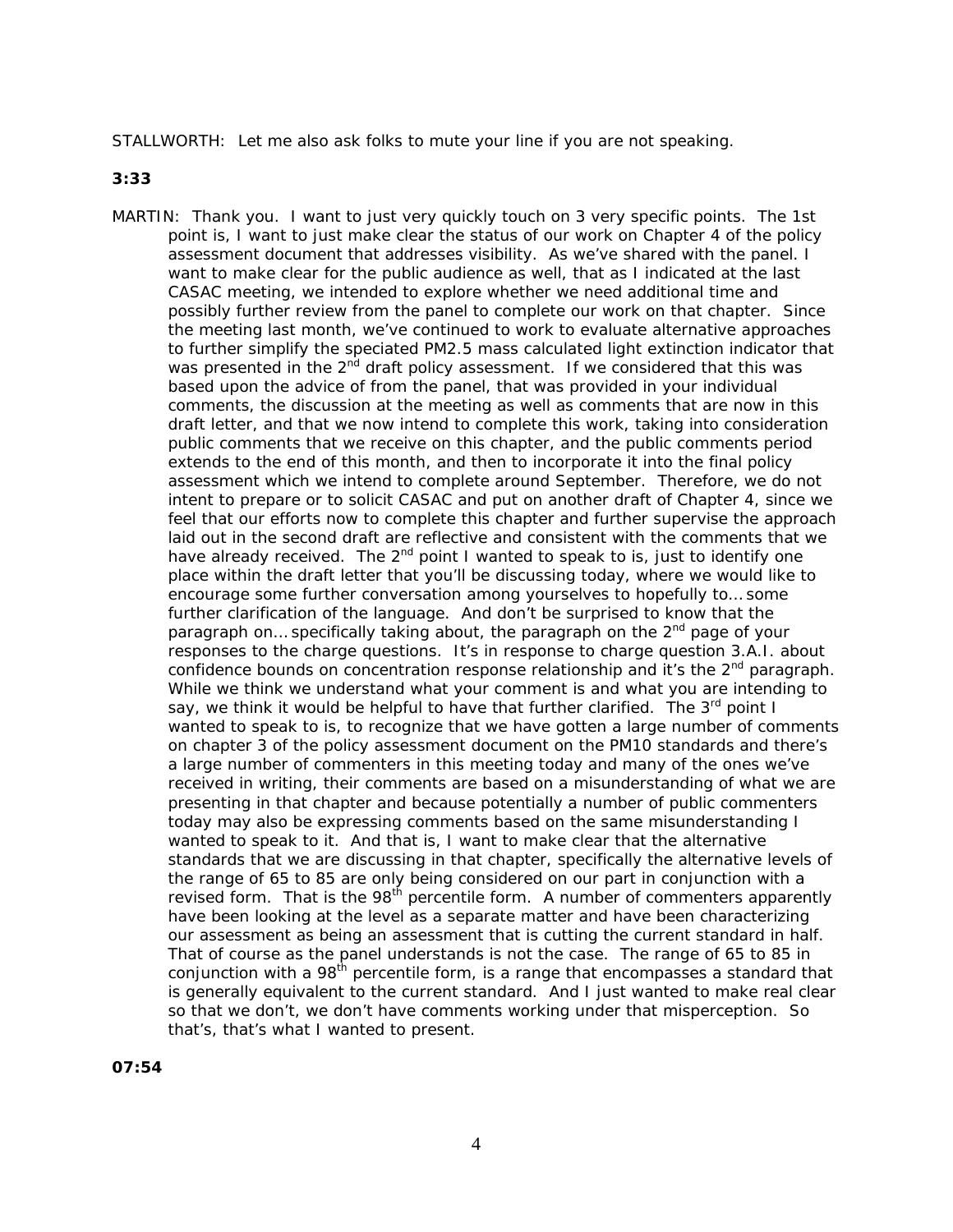- SAMET: Ok, any questions… we have struggled mightily over these comments on confidence intervals I assure you
- MARTIN: I'm sure you have.
- SAMET: Any questions for Karen for clarification from the committee? Ok, let us turn to the public speakers and we'll begin with Robert Wagner, International Dark-Sky Association. You on? Robert Wagner.
- STALLWORTH: I guess not. We'll just move onto the next one John.
- SAMET: Ok, then John Graham, Clean Air Task Force, Columbus, Ohio. Ok. Lee Brown, California Dump Truck Owners Association.

BROWN: Am I on?

SAMET: Ok then, go ahead please.

#### **8:50**

BROWN: Lee Brown. I'm the executive director of the CA Dump Truck Owners Association. We are a statewide trade association that has represented businesses in the construction transportation industry since 1941. We presently represent 850 members ranging in size from one truck to over 400 diesel powered trucks that have been immensely affected by the diesel CARB rules. Three years ago, we had 1,700 members. We have lost 50% of our members and the remaining members are frankly under-employed in our state and industry.

Today, California has the highest unemployment and under-employment rate for all states with a large population and density. And I believe much of that can be traced directly back to the contrived science and policies of the UC Scientific Review Panel (SRP) here, that through its activist's positions which have led to draconian regulations of every shape and type has made it virtually impossible to build or manufacture anything in this state economically.

In this EPA CASAC report, we see many similarities between the science and claims that CARB used in their reports headed and written by an employee that was an academic fraud. We see that many of the same techniques of suppressing, manipulating and obfuscating data are in this CASAC report.

We're also disturbed by CARB's Executive Officer, James Goldstene's recent response to an editorial in a San Diego newspaper a month ago, he stated that the science related to particulate matter and its health effects are NOT 'uncertain' yet within the  $2<sup>nd</sup>$  external review draft (June 2010) on page 2-21, the report (you all) state "we recognize that **important uncertainties remain** in this review related to understanding the temporal and spatial variable in PM2.5 concentrations, including PM2.5 components, and associated health impacts across geographic areas." We have been asking HEI, ACS and Dr. Krewski to perform a California specific analysis from his 2009 report for the last 7 months and we have been basically ignored. A report that should have taken **one day to perform**. Why, we believe, in fact know, there are no effects here in a state with supposedly the worst PM2.5 problems in the U.S. Why is that?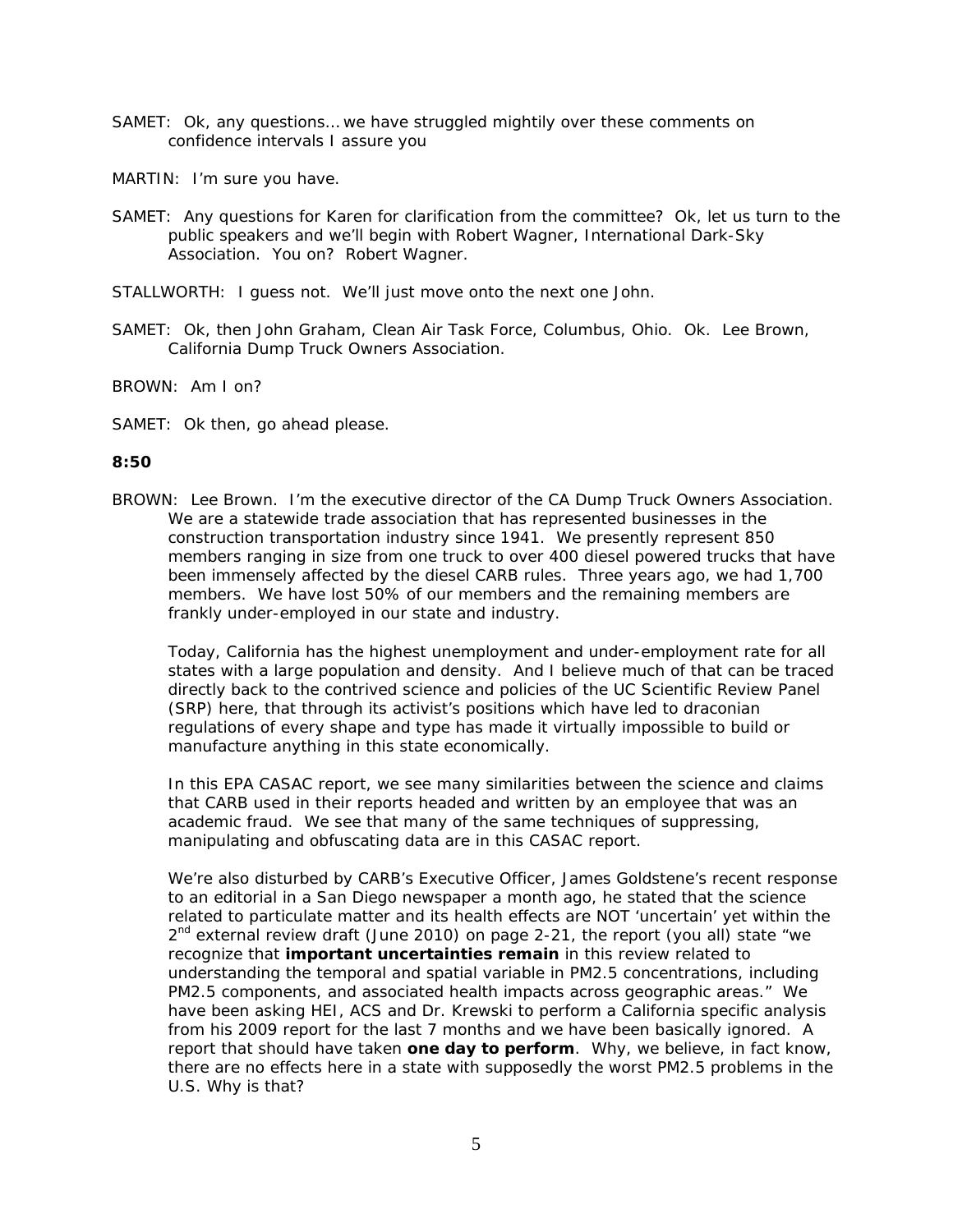Secondly, CARB's Goldstene states or at least implies that this CASAC report is already "approved" as if it were finalized, finished, completed which would mean that this entire meeting today is an exercise in futility. What exactly is going on here? I want to know if this process is that compromised.

Finally, in his rebuttal, Goldstene eludes to the fact that within this "finalized" CASAC report there is a "new factor" for estimating premature deaths associated with PM2.5. We are curious as to what that means. We would hope that this "light extinction" concept, is not a "new factor." We look forward to hearing from this committee, as to exactly what, this new factor may be that Goldstene was alluding to.

#### **Thanks**

SAMET: Ok, thank you. And right on time. Questions from the panel? Ok then, next is William Davis, Southern California Contractors Association. Mr. Davis.

#### **12:01**

DAVIS: Good morning and greetings from Southern California where the news of the day is the 15 foot waves crashing in on our shore and wildfires roaring through our mountains, both events which are creating fine particulate matter. My name is Bill Davis. I'm the Executive Vice President of the Southern California Contractors Association. Our organization represents the interests of union signatory heavy construction contractors, the people who build our basic infrastructure here. We've been engaged on issues regarding PM2.5 ever since 2003 as part of our work with California Air Resources Board on efforts to develop regulations to control PM and nox emissions from on road and off road equipment. While we do not oppose the goal of reducing these emissions, we have consistently asked that compliance solutions are both achievable and affordable. We are happy to report that CARB appears to be moving in that direction after finding that they had over estimated these emissions from 200 to 400 %. As a part of the process, we studied the research projects, cited in your work relative to human health effects of fine particulates and to be quite honest, we were shocked to find that none of these studies, so far, have reached a relative risk of 2 or greater. Several demonstrate virtually no health effects at all, at least in California. But these regulations are going to cost our industry more than 25 billion dollars to remedy the emissions problem. This bring up one issue, which so far has received little attention from the EPA staff reports. I'm 6 foot 6 inches tall and weigh in at about 280. I'm not a real big fan of one size fits all rules. They don't work on airline seat assignments for example and they certainly don't work in environmental regulation. Your burden is to make sure that the regional variation, in terms of both actual substances that make up PM2.5 and their effects on human health are the basis for any change in current rules. This should be the subject of additional research and actual proof of causation before adding to the regulatory burden faced by our industry and the rest of the troubled economy of this nation. Before closing, we must address the idea expressed in the staff report as light extinction. This is an overreach based on the current evidence before you. It's a solution in search of a problem. It's also so absurd on its face that if you continue down this path you will find a wall of laughter burying your progress on other, possibly real, health issues. Please stop wasting your time with aesthetics, something that will be the source of monologs on Jay Leno, Conan O'Brien and Rush Limbaugh, not to mention congressional comedians. Finally, I want to share with you a maxim form the construction industry regarding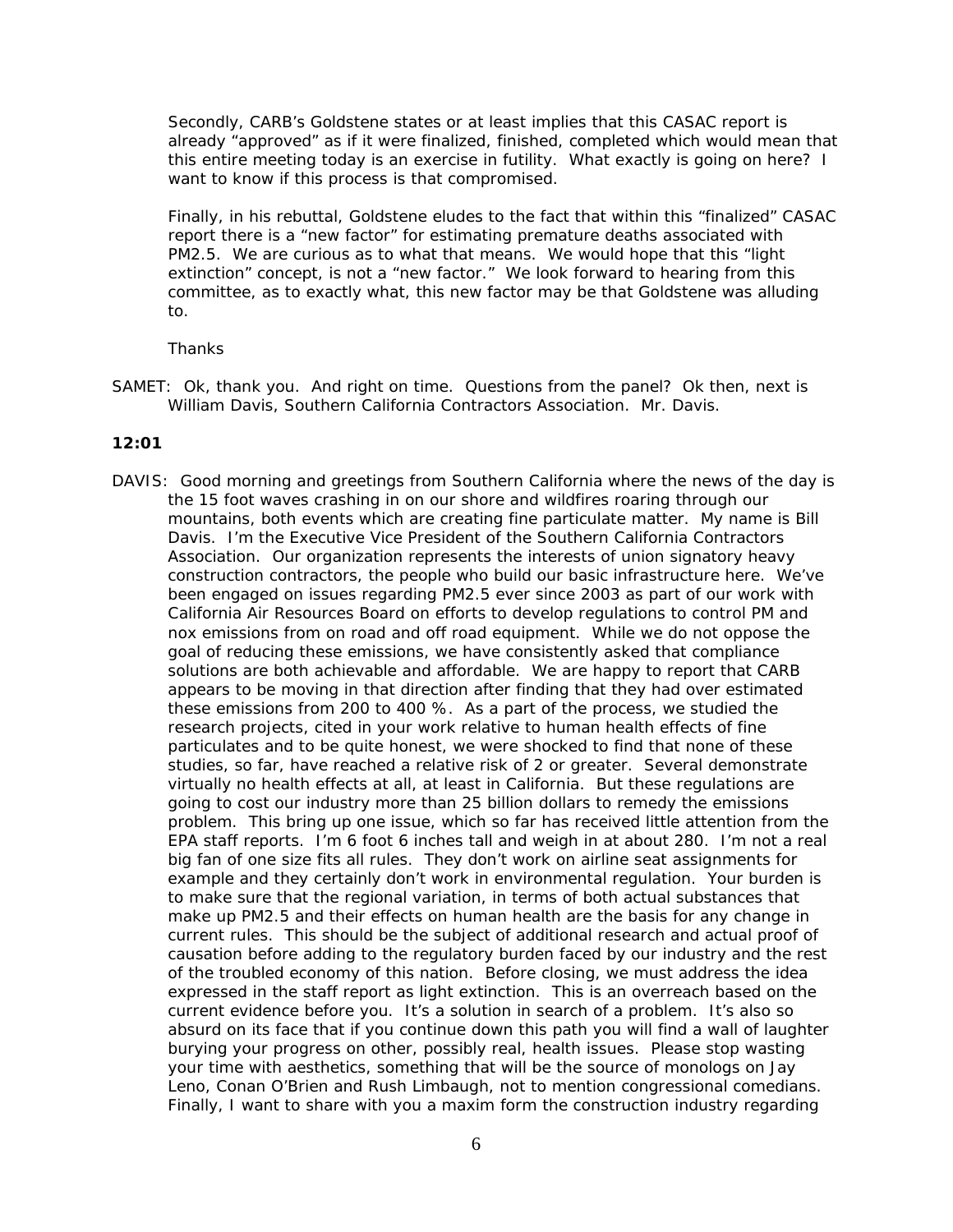the need for any additional regulation on this topic. It's our rule, measure twice, cut once. Thank you.

SAMET: Ok, thank you. Questions from the committee? Ok, our next is put down as Nick Goldstein, American Road and Transportation Builders Association. Mr. Goldstein.

#### **15:11**

GOLDSTEIN: Thanks. I'm Nick Goldstein. Assistant General Counsel for the American Road and Transportation Builders Association or ARTBA. ARTBA represents more than 5,000 members nationwide involved in all sectors of the U.S. transportation, design and construction industry. I'd like to begin by thanking the committee for the opportunity to speak at today's teleconference of the PM review panel. The purpose of reviewing the max for PM is to bridge the gap between the scientific information and the judgments required of the EPA administrator in determining whether it's appropriate to retain or revise the PM standard. It is with this stated purpose in mind that ARTBA urges the EPA not to embark on any course of action, which would result in the heightening of the current PM max. In reviewing the PM max, EPA must be cognizant of the impact that more stringent PM standards would have on other federal initiatives. Nearly 36,000 people die on U.S. highways each year and many federally funded highway improvements are designed specifically to address safety issues. As such, imposing new PM standards that lead to impro… highway improvements being denied could be counter productive to improving public health. In considering the PM max and any possible changes, it is important to note the EPA's own reports have indicated an overall decline in air pollution thus far and the EPA recently stated between 1980 and 2008, GDP increased 126%, energy consumption increased 29%, U.S. population increased 34% and during the same time period, total emissions of the 6 principal air pollutants dropped by 54%. In addition, the transportation sectors in doing its share in helping to achieve reductions in overall PM levels. Specifically the FHWA has documented a 50% reduction in PM emissions from motor vehicle travel since 1970, despite an increase of 112% in the number of vehicles and 157% increase in the number of vehicle miles traveled during the same time period. Any tightening of the PM max by the EPA would greatly increase the stringency of PM regulation at a time when the existing standards are already resulting in noticeable progress. New requirements open the door to possible litigation and sanctions potentially resulting in the loss of federal funding for transportation improvement projects. This would be self defeating if the federally funded highway projects underway in these and other counties are the driving force behind the dramatic reductions in PM and other pollutants, which are already taking place. Furthermore, existing projects seem to be in compliance with the Clean Air Act when first undertaken could be thrown out of compliance once new standards are approved, exposing them to costly and time consuming litigation. In conclusion, ARTBA urges the committee to take notice of the current progress that has been and will be made in cutting the overall levels of PM before approaching policy decisions, which would result in further regulations. Additional regulations at this point is akin to moving the goal post and would run the risk of diluting current compliance efforts that should not be pursued. As such, ARTBA strongly feels any recommendations that tighten the PM standard, ignore the public health and welfare of those citizens and areas where transportation and improvement projects would be placed at risk. ARTBA remains committed to helping achieve a cleaner environment through the continuation of proven technological and regulatory efforts. Thank you again.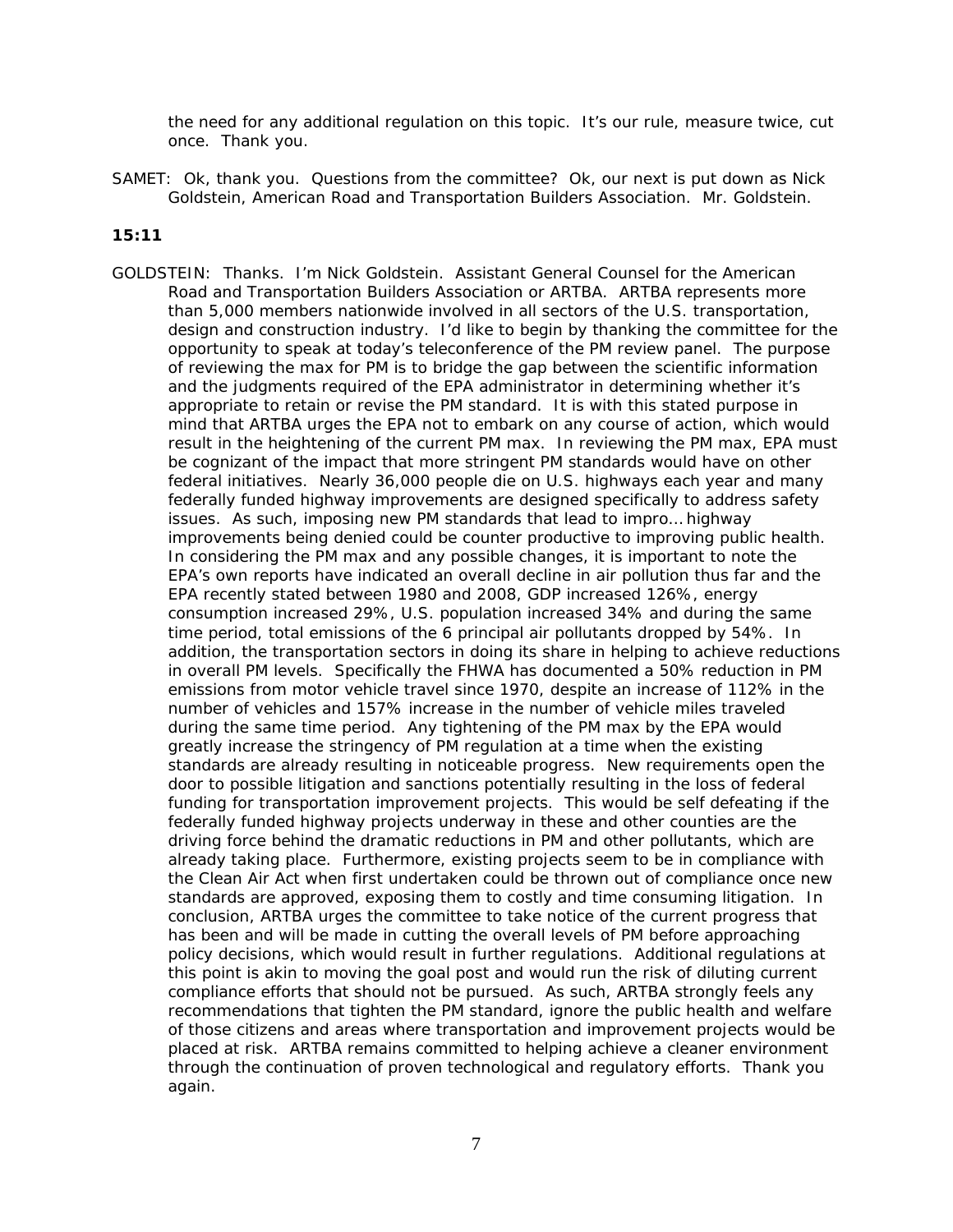SAMET: Thank you. Just right up to 3 minutes. Questions from the committee? Ok, next presentation is Scott Watson, Import Plywood Marketing Group. Mr. Watson.

### **18:26**

- WATSON: Thank you. My phone has got some static on it so I'll make this as quick as possible, bear with me. I continue to receive updates from one of my favorite organizations here in California, I am in Northern California, CARB. And they continue to tell me what a fine job they're doing and green business is wonderful in California and its all I can do to stop from smoking a cigarette and joining hands with my neighbors to sing Kumbaya. All the while our legislature is out of session, a 19 billion dollar deficit- everything is just ducky. Matter fact, my last update from CARB told me that there were 5 new businesses that were doing a wonderful job and they reference 6 more businesses on their website and I got so excited. I even wrote the ombudsman and asked him, could you tell me how many dollars of sale these 11 pioneers in California represent? I'm still waiting for that answer because CARB is an absolute joke. The level of mismanagement that exists, the level of fraud, is absolutely driving me nuts. How anybody could cite CARB is beyond me because Mary Nichols should be gone. She's an outrage, she's an embarrassment and she couldn't' manage a ham sandwich. Thank you.
- SAMET: Ok, thank you. And I will… just… I think in response to the comment, I just wanna remind everybody that the focus of our discussion is on the letter to the EPA administrator concerning CASAC review of, of the, the CASAC policies assessment second draft policy assessment. That is our, our charge today. Next is, let's see, if I'm in order here it's Rod Michaelson, Bay Cities Paving and Grading.

#### **20:25**

MICHAELSON: Good morning. Can you hear me?

#### SAMET: Yes.

MICHAELSON: Alright. Rod Michaelson, Bay Cities Paving and Grading. I've been working with the CARB off road implementation group now for 2 ½ years in Sacramento. I'm trying to figure out how to get CARB's implementation of your rules and CARB's rules established and their… and CARB always uses the EPA as well, if we don't hit their standards, we wont get federal funds, therefore, its in your best interest to do everything we are telling you to do. I'm read… I did enjoy reading the 85 pages of all your questions and it doesn't seem like the science by any of you is determined as being a closed case of… some of you say that you need to take decades before it is resolved, fine particulate matter being not addressed yet. And but, here I've, we are a contractor that's got 350 employees and been in business since 47 and if we had followed CARB's original plan we would have been out of business in the next four years. We do 100 million dollars of work in this state a year and we would be out of business because we could have not, not kept up with their pace. So its very important that the science that you propose is correct. There is uncertainty on your part. I expect, or I would hope that you continue to study it, but if you make policy that is making us go out of business, that does no good for anybody. It creates more unemployment. So staying on your study there still seems to be a lot of questions before we get into the policy attainment. And one of your, one of your people did talk about that we should be talk… you guys should be talking about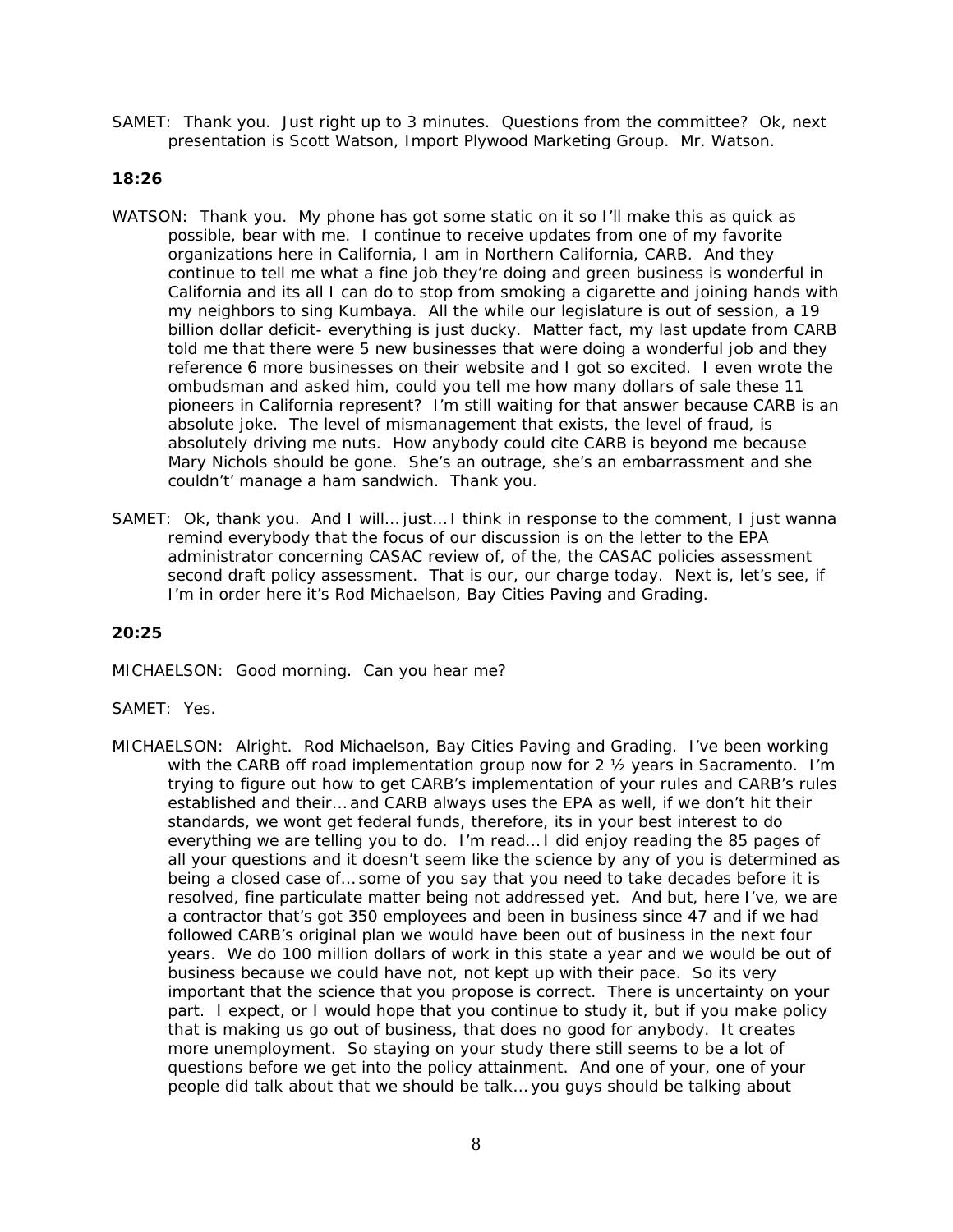policy, because nothing, nothing in science is in a vacuum and the unintended consequences of your actions need to be looked at very tightly. Thank you.

SAMET: Ok, thank you. Questions from the committee? Ok, out next public presenter is Kurt Blasé, from the Coarse PM Coalition. Mr. Blasé.

#### **22:57**

- BLASÉ: Thanks. Can you hear me ok?
- SAMET: Yes.
- BLASÉ: Ok. Yeah this is Kurt Blasé I'm counsel to the Coarse PM Coalition. I just wanted to quickly direct the committee's attention to the letter I sent the committee on August 17, which included the preliminary results of the new analysis we've commissioned from Dr. John Richards, based on air quality data submitted by our members of the effects of the PM2.5 standard in the range of 65 to 85 with a 98 percentile form, as Karen mentioned earlier. Dr. Richards analysis is preliminary, but it indicates that a standard of 85 would be significantly more stringent than the current standard in the West and Midwest, largely as a result of rural crustal dust emissions and would often be exceeded by background concentrations. In the east and the south, where the urban dusts are more heavily represented, the PM part preliminary analysis indicates that such a standard would be less than the current standard. We are in the process of reviewing the draft letter that you are discussing today. We have reviewed it. It appears to us the recommendations for course PM are based directly on the analysis in the policy assessment including that a standard of 85 with 98 percentile form would generally be equivalent to the current standards. Our preliminary results from Dr. Richards analysis indicate that such a standard is not the equivalent of the current standard and would have the effect of increase stringency and control and rural crustal emissions in the west, less stringency in controlling eastern urban dust. We believe this contradicts the basis in the draft PA for the committee's recommendations in the draft letter. We ask you to reconsider them on the basis of this information. I would love to be able to answer questions for you but I couldn't get Dr. Richards to be available today. He is traveling today. So what I'll have to do is take questions and present them to him and let him get back to you in writing. But whether today or otherwise, we would like to hear from any of you that are interested in our analysis whether criticisms, comments, support, anything you have to say we'd like to hear from you because it is very important to us. And we will be… we plan to continue to do this analysis and to grow this database through the proposal in February. Thank you very much.

SAMET: Ok, thank you. Questions?

STALLWORTH: Phalen.

#### **25:22**

PHALEN: This is Bob Phalen. Do you have a website where we could see that report?

BLASÉ: I don't…

STALLWORTH: Bob. This is Holly Stallworth. Let me just point out that the Coarse PM Coalition's technical comments are posted on our website as I noted in my email.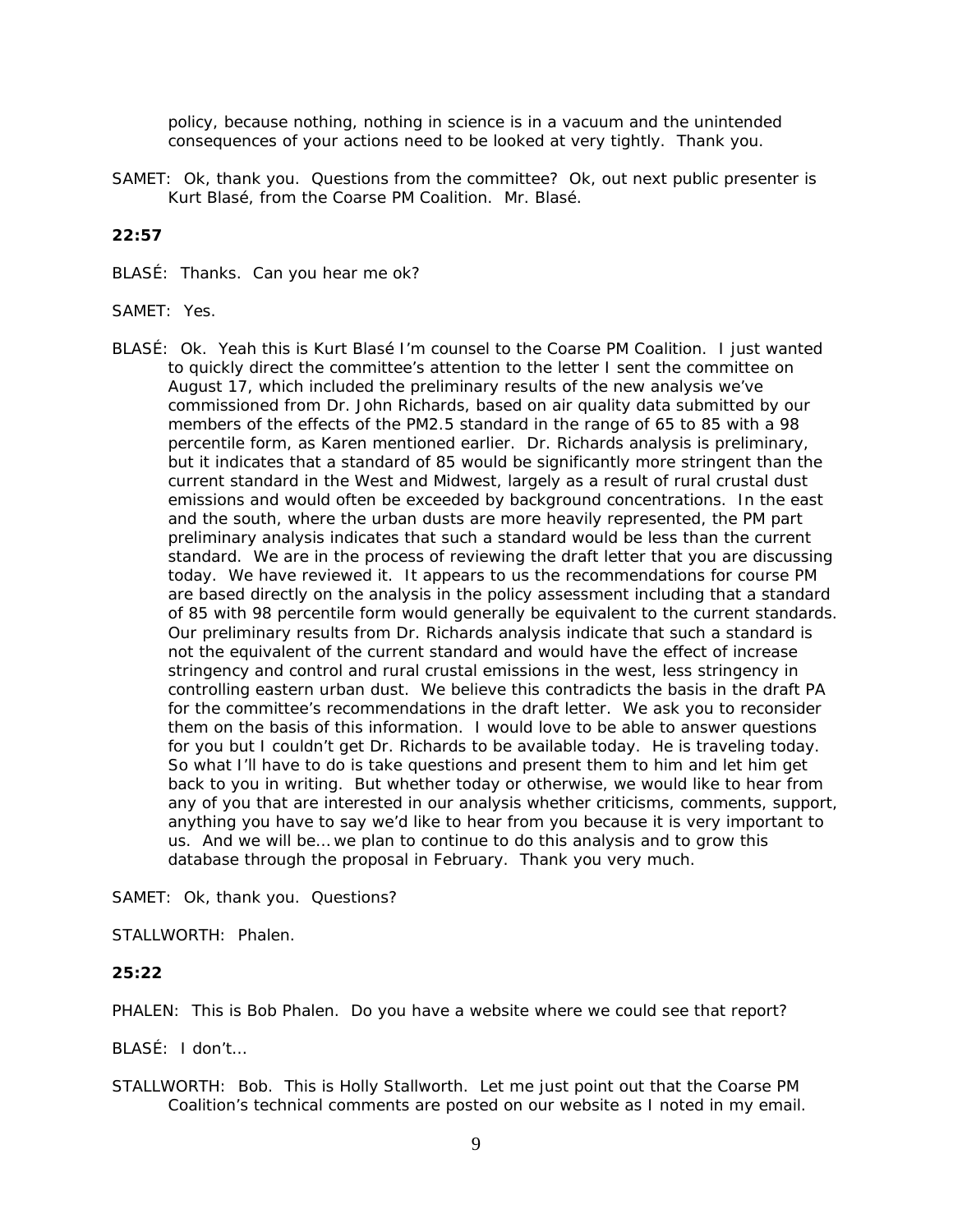That, along with comments from the American Lung Association, American Petroleum Institute and the International Dark Sky Association are posted on our webpage for this meeting.

SAMET: So the letter that was mentioned is posted?

STALLWORTH: Yes. That's correct.

PHALEN: Thank you.

STALLWORTH: The letter and their appended technical comments.

# **25:57**

- VEDAL: Hi this is Sverre Vedal. I had a quick look at that letter and also listened to the comments, obviously the… here we have a situation where, you know, the air… they're not, they're not dealing with this notion that this represents a massive change from the PM standard but are fully cognizant of the change in the form of the standard. And I guess, you know I, I'm sympathetic in many ways to this, to this, if in fact it holds water, and I guess what I'm asking is whether Karen Martin and her staff have, have, have looked into whether this is in fact the case. I mean we were all aware that the change in the form were gonna have, there was gonna be some effects on that where some areas would be, there would be in fact more stringent and other areas less and we were concerned about there being less stringency by, by, by moving to this other form. The, the geographic disparity in the stringency is still troublesome and I guess I, I don't have the insight onto that but I guess I would, I would like to have some, some a, some a, addressing of those sorts of issues.
- SAMET: Let's see. I guess there's… I have two thoughts Sverre, is whether Karen wants to respond and I guess the other is whether our letter efficiently expresses the point of view that you have or individual comments. I think this problem has been... issue has been recognized in discussions around coarse PM going back to prior reviews of the PM max. Karen, comments?

# **27:46**

- MARTIN: Yes. We have not and yet had a chance to go through details of the analysis that came with those comments. We fully intend to do so and consider them as we work to finalize the chapter three. And as you know, we recognize the differences and we have a regional analysis presented there and we will consider this and any other comments that speak to it to, to complete that discussion of the final document.
- SAMET: Ok, thank you. Lets move on. Our next presenter is Sean Edgar, Clean Fleets Coalition. Mr. Edgar.

# **28:24**

EDGAR: Good Morning committee members and Dr. Stallworth. Thank you for the opportunity to speak to you this morning. My name is Sean Edgar, I'm the Executive Director of the Clean Fleets Coalition, based in Sacramento, California, representing vocational truck associations and their owners throughout the state. I speak to you this morning with the lens of having functioned for the last 10 years on fleet rules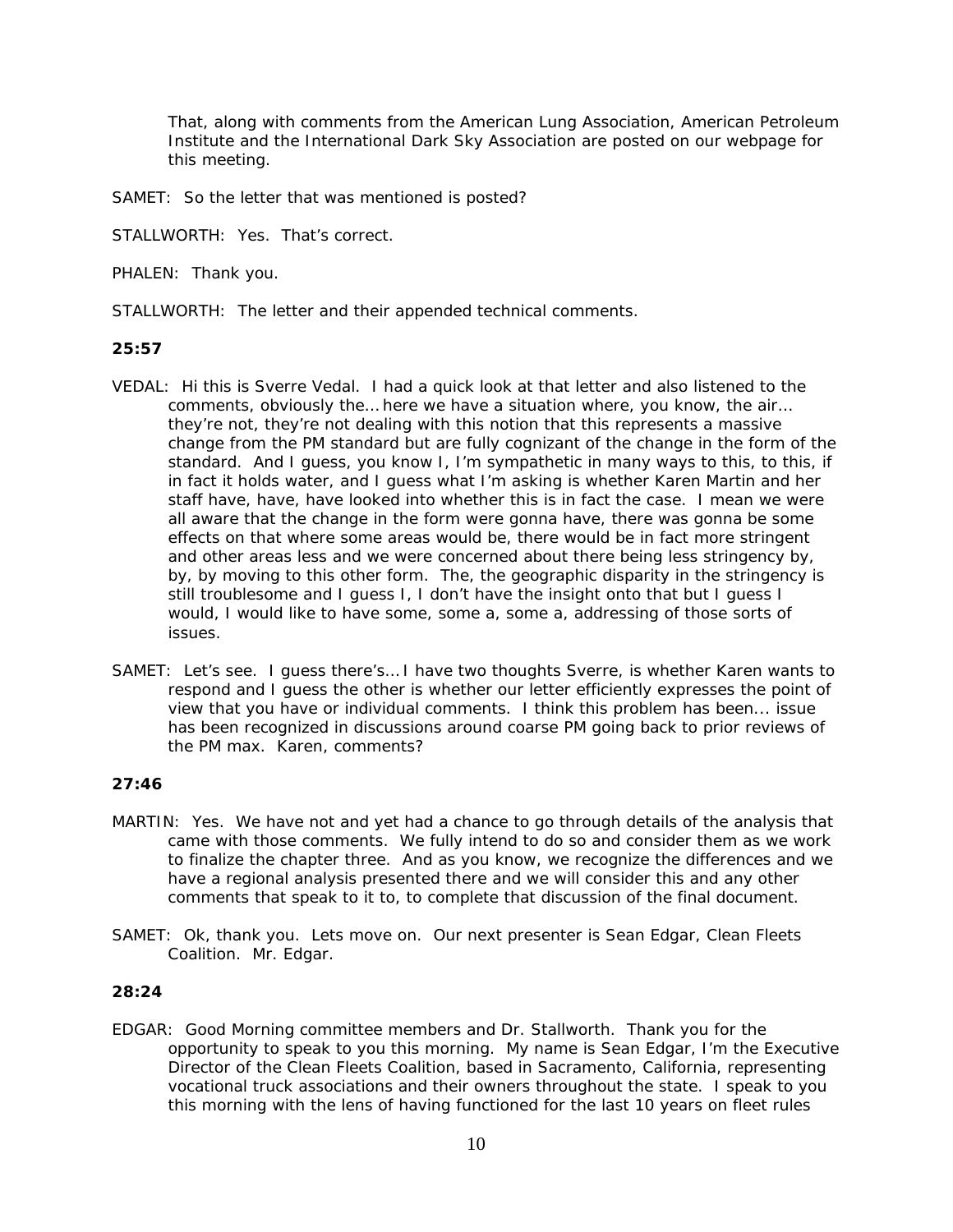issued by the California Air Resources Board. I've been working in public policy for the last 20 years. I confess to being a political scientist not a, not an air quality scientist. And I would like to just reference in my limited time, the February 2010 symposium that was held in Sacramento, sponsored by the Air Resources Board and attended by many members of academia. I'll root this reference to that meeting by saying that I am a product of the University of California, having earned a degree in Political Science at UC Berkeley. And not since my time on campus in the 1980's have I found so much controversy and shall I say, dissension amongst academics relevant to the issue that you are discussing today. And I would encourage the committee to thoroughly review the remarks, especially those of Dr. James Entrom and those of Dr. Robert Phalen in your deliberations on whatever letter that you propose to issue to federal EPA because that symposium, in my mind, created a significant amount of, of, of new information that has been unseen or unheard for the last 10 years that I have been working on fleet rules. I've had the fortune or misfortune to work on every fleet rule that the Air Resources Board has done for the last 10 years and in, in that time span, all of the science that has been used to justify those rules was characterized as rock solid, it was with a extremely high level of confidence that there was good public policy outcomes and good public health outcomes as a result of the rules. And the February 2010 symposium really opened my eyes and I think that there really needs to be a full understanding by the committee and you Dr. Stallworth on exactly what was said and particularly Dr. Enstrom, who I believe will be on the call today, and Dr. Phalen who I know is on the call, really have a wealth of knowledge to contribute. So with that, I'll conclude my remarks just to say that public health science and air quality science is what you all are charged to work in. The space that I work in, political science, has real consequences to real people in the real economy today and I would encourage adding to the remarks of Mr. Goldstein, Mr. Brown and Mr. Davis that the work you do is extremely important. We ask that you fully deliberate it and the symposium that I referenced from February 2010 and would be a key…..

- SAMET: Thank you for your time Edgar.
- EDGAR: Thank you.
- SAMET: Ok, questions? Ok, our next presenter is James Enstrom, Jonsson Comprehensive Cancer Center, UCLA. Dr. Enstrom.

### **31:45**

ENSTROM: Hello. Thank you for allowing me to speak. My name is James Enstrom. I am an epidemiologist at UCLA, specifically the Jonsson Comprehensive Cancer Center. I'm quite concerned that the section of the Second External Review Draft on health effects associated with long term PM2.5 exposure (page 2-15 and Figure 2-4 on page 2-62) does not accurately reflect all the available epidemiologic evidence, particularly the evidence specific to California. My 2005 paper, using the California Cancer Prevention Study, is entirely omitted, as is every paper from the California Adventist Health Study of smog (AHSMOG). These studies were included in the First External Review Draft of March 8, 2010 and in the February 26, 2010 presentation made by Dr. Mary Ross at the CARB symposium on PM2.5 and premature deaths in Sacramento. These studies and other available evidence should be included in the final versions of the EPA policy and risk assessments for PM2.5 and they should be fully and accurately described. And these studies should be included in Figure 2-4. In particular, this figure should be expanded to include one section devoted to all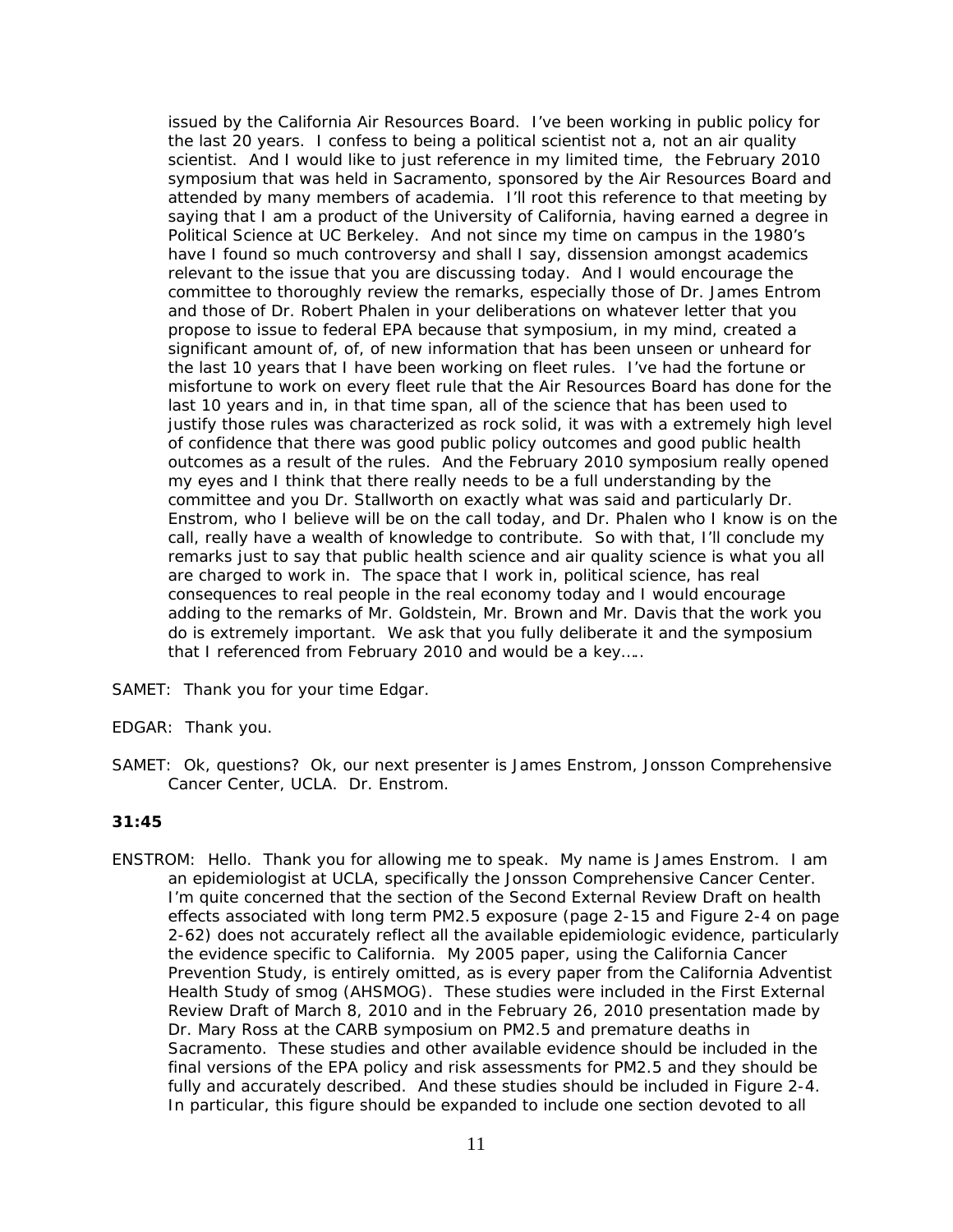causes of death and another section devoted to specific causes of death. In addition, the section entitled, "Uncertainties in the Evidence," on page 2-20, should be revised in order to accurately and adequately discuss the geographic variation in PM2.5 mortality risk across the United States. All the uncertainties involved in establishing a casual relationship between PM2.5 and mortality should be adequately discussed. I intent to submit my specific comments regarding the Second External Review Draft in writing to EPA and I thank you for this opportunity to speak.

SAMET: Ok, thank you. Questions? Ok, move on to our next presentation. Michael Lewis, Construction Industry Air Quality Coalition.

### **34:27**

- LEWIS: Yes, thank you Bob.
- SAMET: Lewis.
- LEWIS: My name is Michael Lewis. I represent the Construction Industry Air Quality Coalition, which is an organization of the major construction associations in California, which represents probably several thousand contractors and certainly most of the largest contractors in the state. And we have been for the last 20 years involved in air quality issues that effects construction activity. And I guess I wanted to, to comment on a couple of things in your letter. One was, was I think a recognition that there's a certain amount of scientific uncertainty and perhaps a great deal of it in some of this data. We in California have had a rough experience with that in the last couple of years and I think many of us who are lay people and not scientists have come to learn more about PM2.5 and PM10 than we ever thought possible and are struggling to try to deal with the scientific end of the decision making and policy setting process because it was something we just assumed was, was absolute in its determinations and I think what we've come to learn is, that's not the case. There's a great deal of disagreement amongst the scientists that sometimes the data is cherry picked for purposes of coming to a conclusion that not all of the data gets included in the evaluation, I think as Dr. Enstrom has mentioned. We learned in California that despite research that was done by specific studies that perhaps some of the data was tortured to reach a conclusion in particularly with premature death. And when we… when CARB assembled all these scientists in one room, earlier this year, and they were in a public forum presenting their positions I think that all of them finally concluded that they couldn't establish, at least in California, a link between 2.5 and premature death. And I think that was a revelation that surprised many of us and I thinks it's something that, that needs some extra consideration on your part in reaching the conclusions that you are attempting to get to. Obviously there are regional differences in the impacts of 2.5. A one size fits all standard may not be the appropriate conclusion and we would ask you to at least recognize those differences and those impacts and recognize the breadth of the research that's being done, has been done and make sure that it all gets included in your consideration. Thank you.
- SAMET: Ok, thank you. Questions or comments? Ok, next, Skip Brown, Delta Construction Company.

#### **37:27**

DUNN: I'm John Dunn. I'm taking Skip Brown's place. Can you hear me?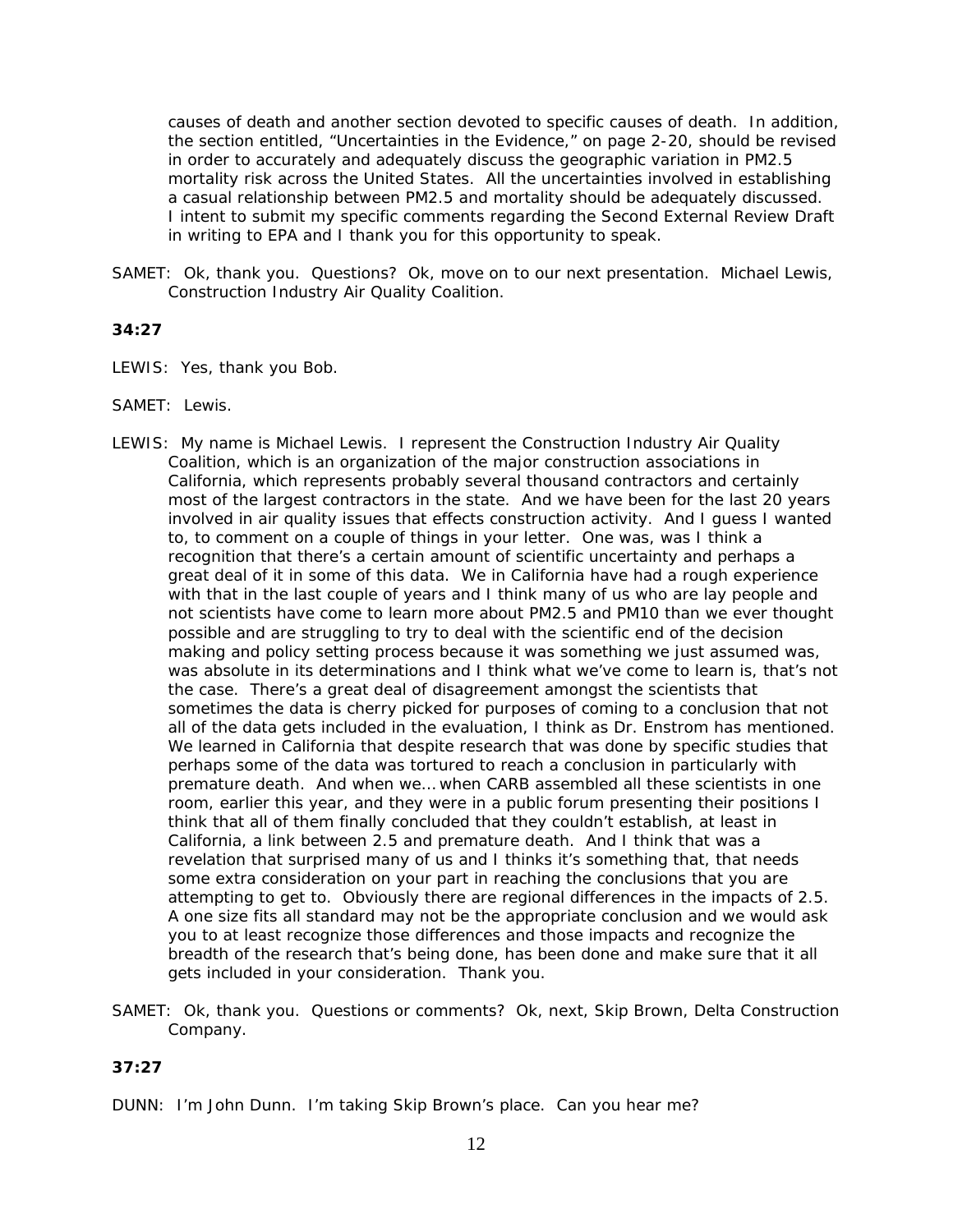SAMET: Yeah ok so, ok, this is the exchange. I'm sorry, who's speaking?

DUNN: John Dunn.

SAMET: Ok, John Dunn. Ok, go ahead.

- DUNN: I'm an emergency physician and an attorney. I'm familiar with toxicology, epidemiology and the rules of evidence that are applicable in federal court. 15 years ago the CASAC chaired by Roger McClellan rejected the science proposed by the EPA because it was inadequate to support new air standards. And I ask that the CASAC consider its letter as an opportunity to do the same thing today for the same reasons. I assert that properly informed federal judge using the rules for proof and observational population studies from the chapter on epidemiology by Leon Gordis and incidentally I assume Dr. Samet, that you're gonna write the chapters on the 3<sup>rd</sup> edition, and others in the federal judicial system reference manual on scientific evidence will ask the EPA representatives the dispositive question: Where do you show effects on human health with a relative risk of 2 or more? The rule that observational studies must show effects of 100% or more, a relative risk of 2 or more, cannot be broken for the convenience of EPA policy makers since their claim is that they are saving lives. The small particle studies relied on by the EPA for many years are extremely primitive in their analysis of effect, limited to premature death effects and death certificate analysis and never reach adequate levels of effects proven to support EPA regulatory proposals. That would be a level of a relative risk of 2 or more. The CASAC should, in 2010, reject the science that the EPA says supports its new regulations, just as the CASAC did in the mid 1990's. The results of all the studies are small premature death effects less than 20% when they show anything. Some studies like Enstrom's, show no death effects at all. And the current political and regulatory policy environment, entities like the CASAC are repeatedly and inappropriately asked to ignore science rules on proof of toxicity and approve and support new and more aggressive regulations that have negative economic effects with real detriments to the welfare of society and people. Effects of economic deprivation include shortened life and decreased quality of life. And observational population studies can easily be effect of data dredging and do not neutralize the confounders. The CASAC must decide whether to insist on good science in the public interest, good proof of toxicity before regulations are instituted or the CASAC will be a part of the problem and they will approve EPA actions that are not justified because they are not supported by good science. Thank you for your attention.
- SAMET: Thank you. One comment. Leon Gordis is… and others, are thinking of revising the 3<sup>rd</sup> edition of that chapter. Questions from the committee? Ok then next, Betty Plowman from the California Dump Truck Owners Association. Ms. Plowman.

#### **40:48**

PLOWMANN: Hi. Thank you. Yes I'm Betty Plowman. I'm the membership director for the California Dump Truck Owners Association. Our residents are dying prematurely, that is for sure. But these deaths are not due to PM2.5. These deaths are occurring because of the poverty and unemployment now ravaging our state. I cannot quote to you the number of deaths currently attributed to PM2.5 because these figures change almost daily depending on the speaker. The last communication from CARB had these deaths anywhere from 1,600 to 19,000 per year. In fact, when I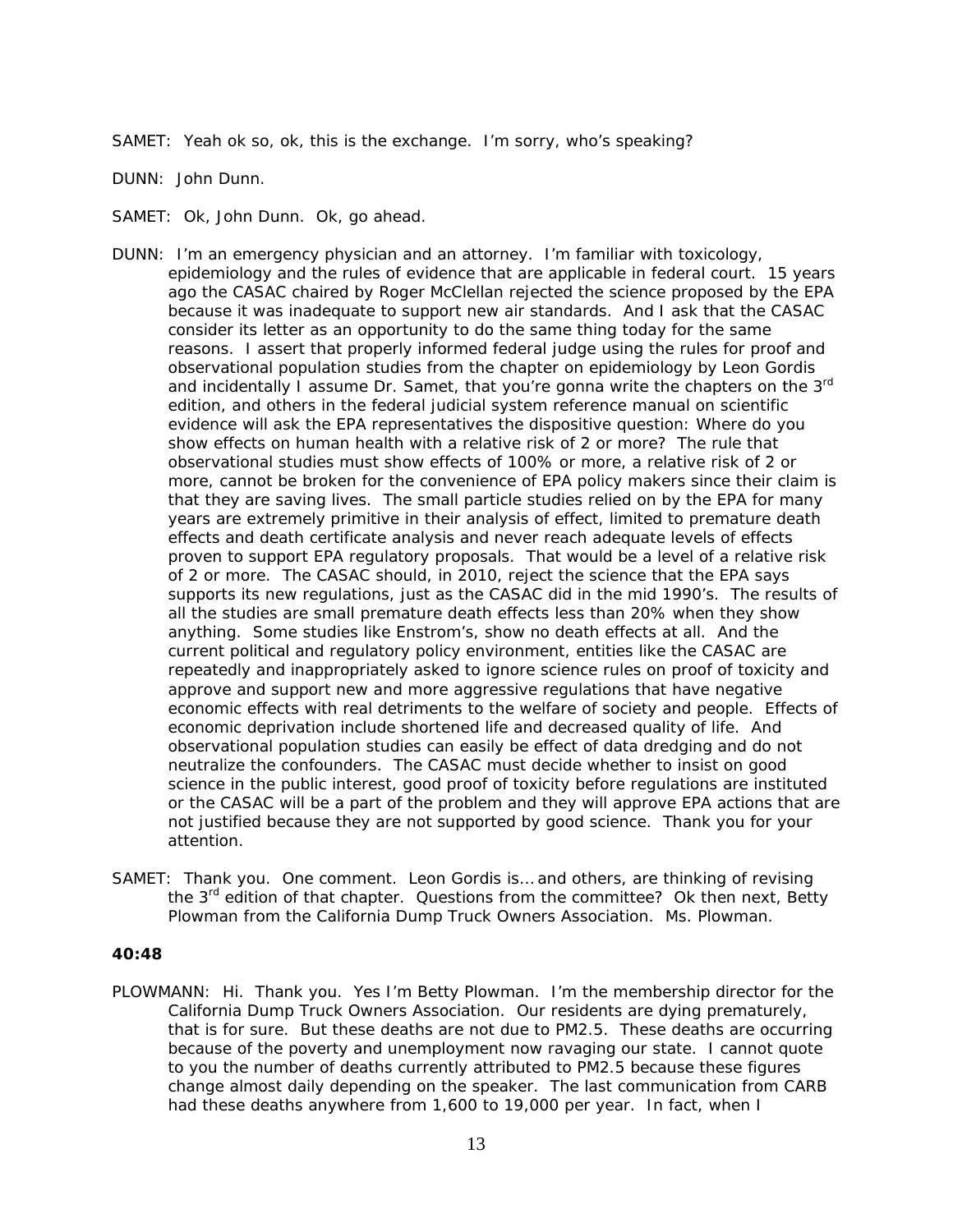questioned CARB about these fluctuations, I was told by a staff member that these were guesses. I would say that if lives are being destroyed, it should be based on more than a guess. I would like to direct your attention to a recent study conducted by the Robert Wood Johnson Foundation from the University of Wisconsin and entitled County Health Rankings. It includes every county in the United States. I was most interested in California and was quite surprised to learn that our unhealthiest county in California is Del Norte, which borders Oregon and the Pacific Ocean. Del Norte County has zero particulate and ozone days and this unhealthy rating is attributed to poverty and unemployment. I would also like to point out that CARB has always had within their reach a test to read opacity levels from diesel engines and in my opinion this could have gone far if it had been implemented correctly to eliminate air pollution. I have since learned from other air pollution experts that the EPA has always tried to distance themselves from tail pipe testing and I have to wonder why. Several states have this procedure in place with one critical element that California does not have and that is tying this to DMV registration. A dirty truck that could not pass this test could not be registered. Instead, California only has spot checks on businesses with an officer going to the address of the company. Not a good method of enforcement. If there are 10% of the trucks that we now call low hanging fruit or operate dirty, I agree 100% this is not who we want operating in California. In fact, let's reduce the current legal levels by half. I am looking at a map of the United States, which I obtained from the EPA website on June 3, 2010 titled Fine Particles and Mortality Risk. I must admit, I am confused when I see the rust belt states listed as high mortality and there is not a PM2.5 relationship to mortality in California. Can anyone explain this to me? Thank you.

SAMET: Ok, are you finished with your presentation?

PLOWMAN: Yes sir.

SAMET: Ok, thank you. Questions? Ok then next, Bob Engel, Engel & Gray, Inc. Mr. Engel.

### **43:51**

- ENGEL: Yeah, Bob Engel. I'm with Engel & Gray. I'm a small business person. Run a trucking company in a regional composting facility. Large document so it's a lot to go through. My main comment is with the policy assessment that does not include secondary health effects. As being a small business person, I think the secondary public health effects are probably the crutch of the argument. I really would like you gentlemen to consider and go over because this means to so many people. Some of the general question I've come up with is, why does the study not include all of the evidence. In looking through the exhibits, some of the studies were dropped from, it seems that were dropped from the study that you based your letter on and then why have some of the studies been deleted and or omitted. I don't… I wanted to know the reason why they were omitted and it doesn't seem that the study addresses the geographical differences across the United States. And that seems that it's pretty crucial when you are developing a letter that other, other regulations are going to be tied to when they are not addressing the specific geographical regions. Thank you very much for your time.
- SAMET: Ok, thank you. Questions and or comments? I will say maybe perhaps as a clarification to some comments if you look at the 3 documents, the a, the a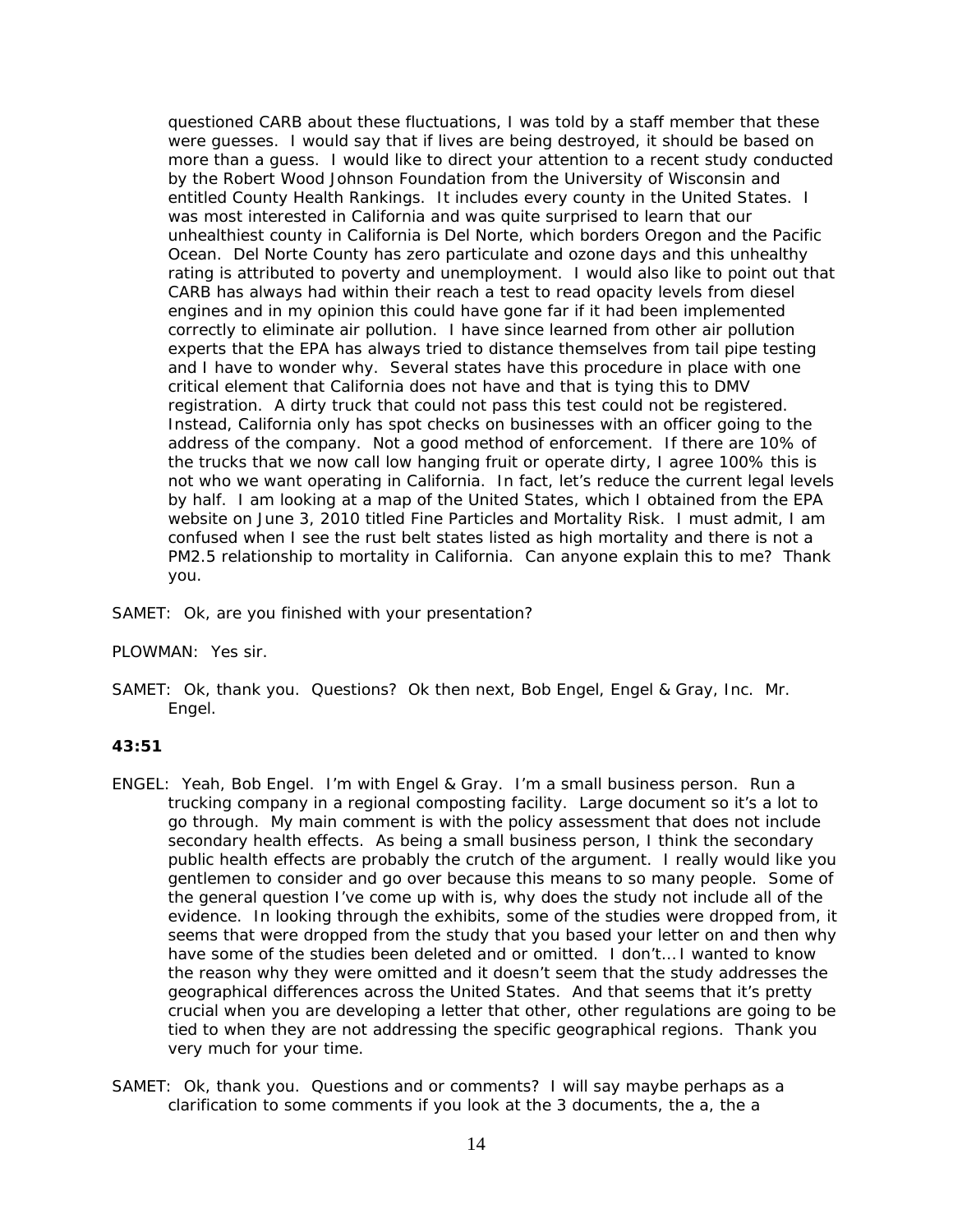Integrated Science Assessment is a document that includes all the studies and then as the agency moves forward, in terms of its particulate exposure analysis and the policy documents, it does not necessarily recite every document, I'm sorry, every study that was in the initial review of the a, scientific evidence and I think again, just for the point of clarity, we are , are considering a national ambient air quality standard, which at the moment has been set on a, on a, on a national basis. We recognize that there's variation across the country in the nature of the pollution source and particulate matter characteristics. Let's move on next. Julie Goodman on behalf of the American Petroleum Institute. Dr. Goodman.

### **46:27**

GOODMAN: Thank you very much for the opportunity to speak today regarding the 2010 PMPA. In the PA, your CPA considers several semi-ecological studies of PM2.5 and health effects that rely on that rely on either traditional or flexible Cox proportional hazard or PH models to estimate concentration response associations and calculate risks. And at the last CASAC meeting, questions were raised regarding whether the use of the Cox PH models was appropriate. So now I've described how the underlying assumptions of the traditional Cox PH model are not always met in these PM studies and this could lead to biased risk estimates. And while flexible Cox PH models used in other PM studies are considered in the ISA and also the PSA, are not dependent on these assumptions they are dependent on parameter specifications and there is currently no standardized method for determining which parameters are most appropriate and models that fit the data equally well can have different shapes and result in different risk estimates. The traditional Cox PH model is based on 2 main assumptions. In several studies relied on in PMISA and PA these assumptions are violated. For the 1<sup>st</sup> of that, effects of exposure and other covariates on the hazard are constant over the study period. And in fact, it's far more likely that at least some of the impacts of exposure and other potential confounders vary over time. For example, this isn't shown to be the case for the effects of smoking on cardiovascular mortality. The second assumption is that exposure and other covariates contribute linearly to the natural log of the hazard ratio. One notable example is body mass index, or BMI. BMI can be a confounder of the PM2.5 exposure mortality association and has been shown to contribute non-linearly to mortality risk. So, overall the validity of these assumptions of the Cox PH model were not systematically tested in studies relied on by US EPA and the impacts of potential violations have not been systematically assessed, meaning they could lead to biased CR curves and result in risk estimates. Now, because of this, several researchers have developed a new Cox PH model to more accurately describe real world data. This model offers added flexibility and doesn't require the standard assumptions of the original Cox PH model, but it does prevent the cost of a more complicated model. Also, flexible cost PH models and risk estimates based upon them are dependent upon parameter and model specifications. Estimates of both non-linearly and time dependents can vary depending on the degrees of freedom and other parameters and models that fit the data equally well can have different shapes and result in different risk estimates. And although a few methods have been suggested to choose the most appropriate model parameters, none of them systematically assessed so one cannot know what certainty which risk estimate are most reflective of actual risks. In conclusion, at this time, in this review, CASAC should recommend that the administrator does not change the PM max. In the next review cycle, you will see PH issues addressed whether the over reliance on studies that do not verify model assumptions or do not require those assumptions lead to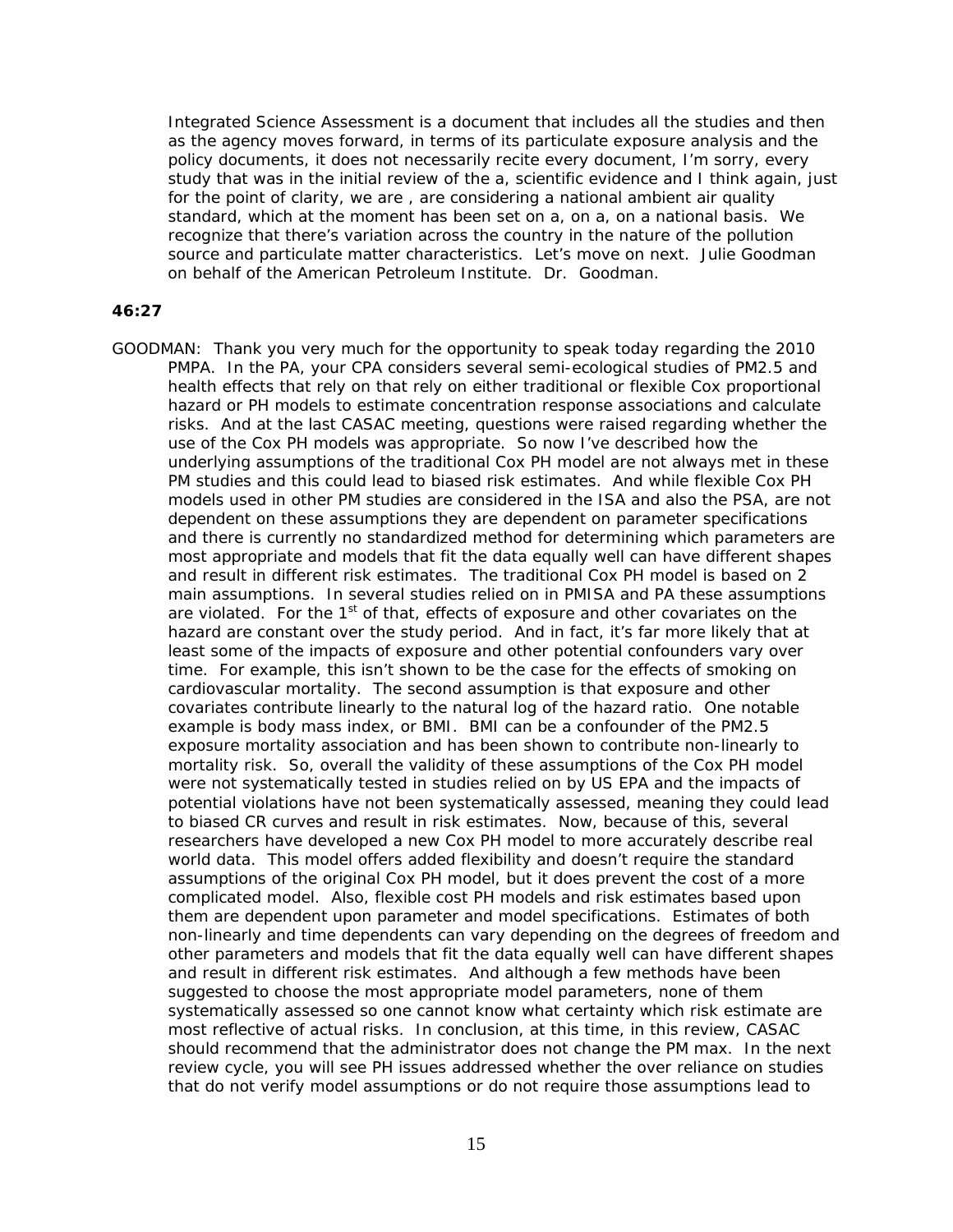biased concentration response functions particularly at low exposure concentrations. Thanks.

SAMET: Thank you. Questions from the committee? Comments? Ok next, Joel Sherman, Grimmway Enterprises.

### **49:37**

SHERMAN: Yes. First of all, let me apologize in case a train goes by my office and you hear it. It's just my location. First I would like to thank Dr. Samet and the rest of the advisory committee for the opportunity to speak today. My name is Joel Sherman and I am the Director of regulatory compliance for Grimmway Enterprises, Inc. Grimmway is one of the largest growers, packers and shippers of carrots, carrot products and organic vegetables in the United States. We farm throughout California and provide jobs to approximately 7,000 people. We consider it an honor to grow healthy products that find their way onto virtually every table in the United States including Canada. We firmly believe that farmers are the original environmentalists and we at Grimmway are just as serious about our responsibility to uphold farming's rich tradition as stewards of the land. All of us want clean air and water and we all applaud and support well researched and well reasoned efforts to improve the quality of our daily lives. However, we believe that such efforts must not be created in a vacuum. They must be balanced against many competing but equally important factors including job creation, the cost of living, and maintaining a level playing field with respect to the domestic and foreign competition. I'm not here to dispute the science but suffice it to say that, our farming experience coupled with our own understanding of the scientific process and recent events regarding scientific credibility have reinforced our skepticism about your opinions regarding the health effects of fine particulate air pollution. Furthermore, the economic impact of additional regulations on farming, transportation and the construction industries has been grossly underestimated. Due to the diverse nature of our operations, we at Grimmway are faced with an increasingly complex regulatory environment. In the area of diesel engines alone, we must juggle numerous differing and competing requirements concerning our on road vehicles, off road vehicles, stationary sources and TRU's just to name a few. The cost of replacing or retrofitting these engines will further diminish our competitiveness in an increasingly global economy. The financial impact will adversely affect our company, our employees and the communities in which we do business. It is especially frustrating to have this discussion at a time when much of our country is struggling economically. National unemployment rates are alarmingly high. The county in which we do the majority of our farming has one of the highest unemployment rates in California. Around 38%. Additional regulation will only increase our financial burden and make it harder to create and sustain jobs. Especially at a time when job creation is of such vital importance. Certainly we all understand the need to protect the health of every citizen. To that end, our company grows vegetables both conventional and organic while at the same time, protecting those natural resources for which we are responsible. But a recent study of 56 of California's 58 counties identified poverty as one of the key factors dictating poor health in a given community. But higher employment levels generally lead to better health. Increased regulation will undoubtedly lead to increased…

SAMET: Thank you for your comments. Your time is finished. Thank you.

SHERMAN: Thank you.